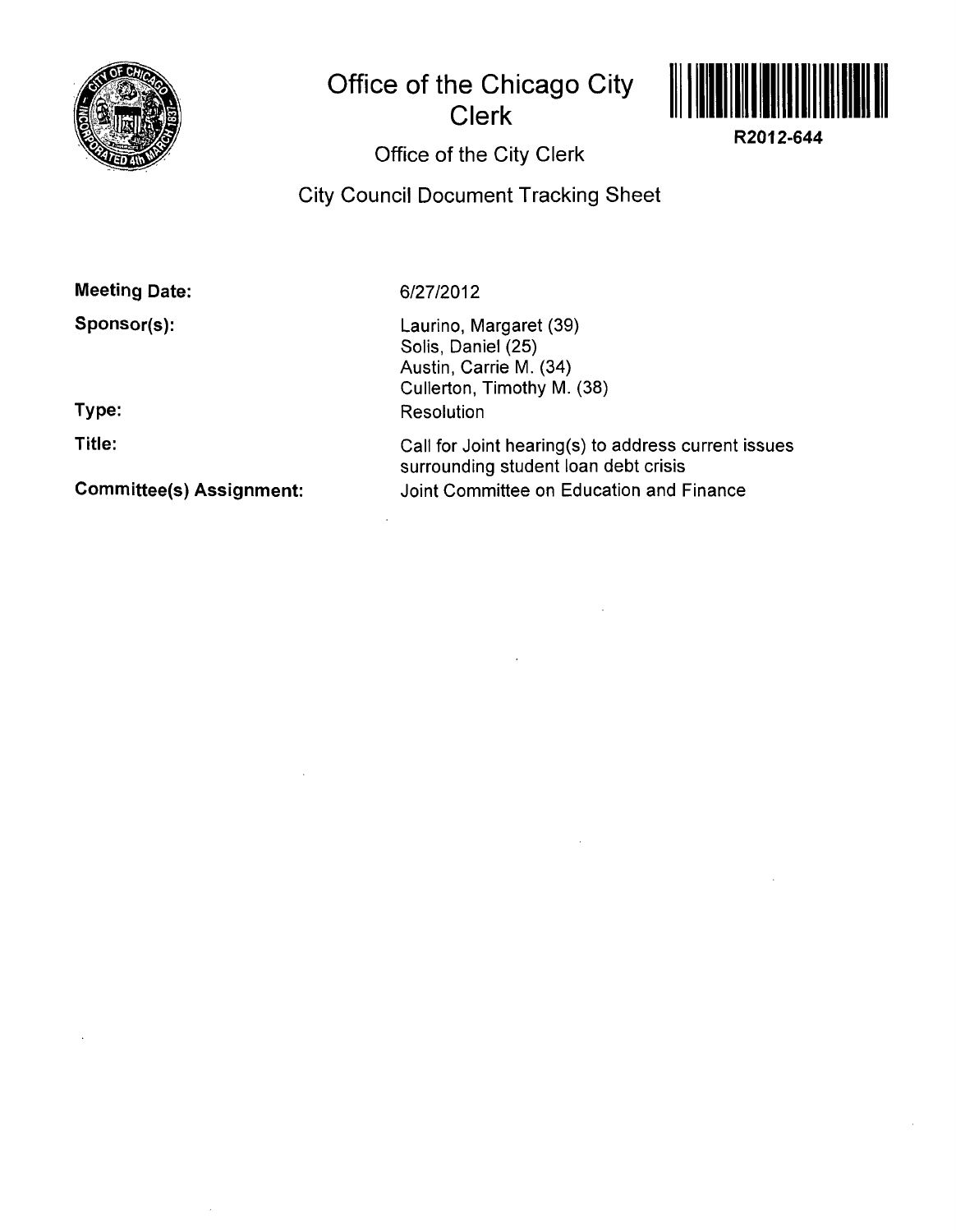Joint Committee of the Committee on Finance And the Committee on Education June 27<sup>th</sup>, 2012 Council Meeting

#### **RESOLUTION**

WHEREAS, according to the Consumer Financial Protection Bureau, the total student loan debt in the United States now exceeds one trillion dollars; and

WHEREAS, according to an article entitled "Student Loan Debt" on pbs.org dated October 19, 2011, tuition and fees for colleges across the country has grown by more than four hundred percent (400%) between 1985 and 2005, with costs doubling over the last decade; and

WHEREAS, according to the same aforementioned article, the rise in tuition has greatly outpaced the rate of inflation as well as medical, energy and housing costs; and

WHEREAS, the cost of higher education has risen beyond average starting salaries, leaving college graduates with a student debt load which exceeds their ability to pay; and

WHEREAS, according to an article in the Wall Street Journal dated March 22, 2012, U.S. officials and economists say as more people go to college and assume bigger loans for education, they may take longer than previous generations to hit key milestones such as buying a house or getting married. It could take longer for heavily indebted graduates to save money for a down payment on a home, or it could be harder for them to qualify for mortgages; and

WHEREAS, Illinois Attorney General Lisa Madigan appeared before a United States Senate judiciary subcommittee in March and stated that, "student debt poses a large and growing threat to the stability of our economy;" and

WHEREAS, as the costs for higher education have increased, more individuals have sought loans and the firms such as Sallie Mae, Bank of America, EduCap and Campus Door have begun aggressively marketing private loans to hundreds of thousands of college students; and

WHEREAS, according to a 2011 study by the John J. Heldrich Center for Workforce Development at Rutgers University, the average graduate of a 4 year college or university had amassed approximately \$23,000 of student debt; and

WHEREAS, the same study states that only fifty-six percent (56%) of 2010 graduates were able to find a job at the completion of their studies; and

WHEREAS, while nearly eighty percent (80%) of full-time students from households in the lowest income bracket receive federal grants, only twenty-six (26%) of those in the middle two income brackets receive federal grants; and

WHEREAS, student debt is not only a burden for college graduates in their twenties, but also for their parents, who often co-sign for their children's student loans; and